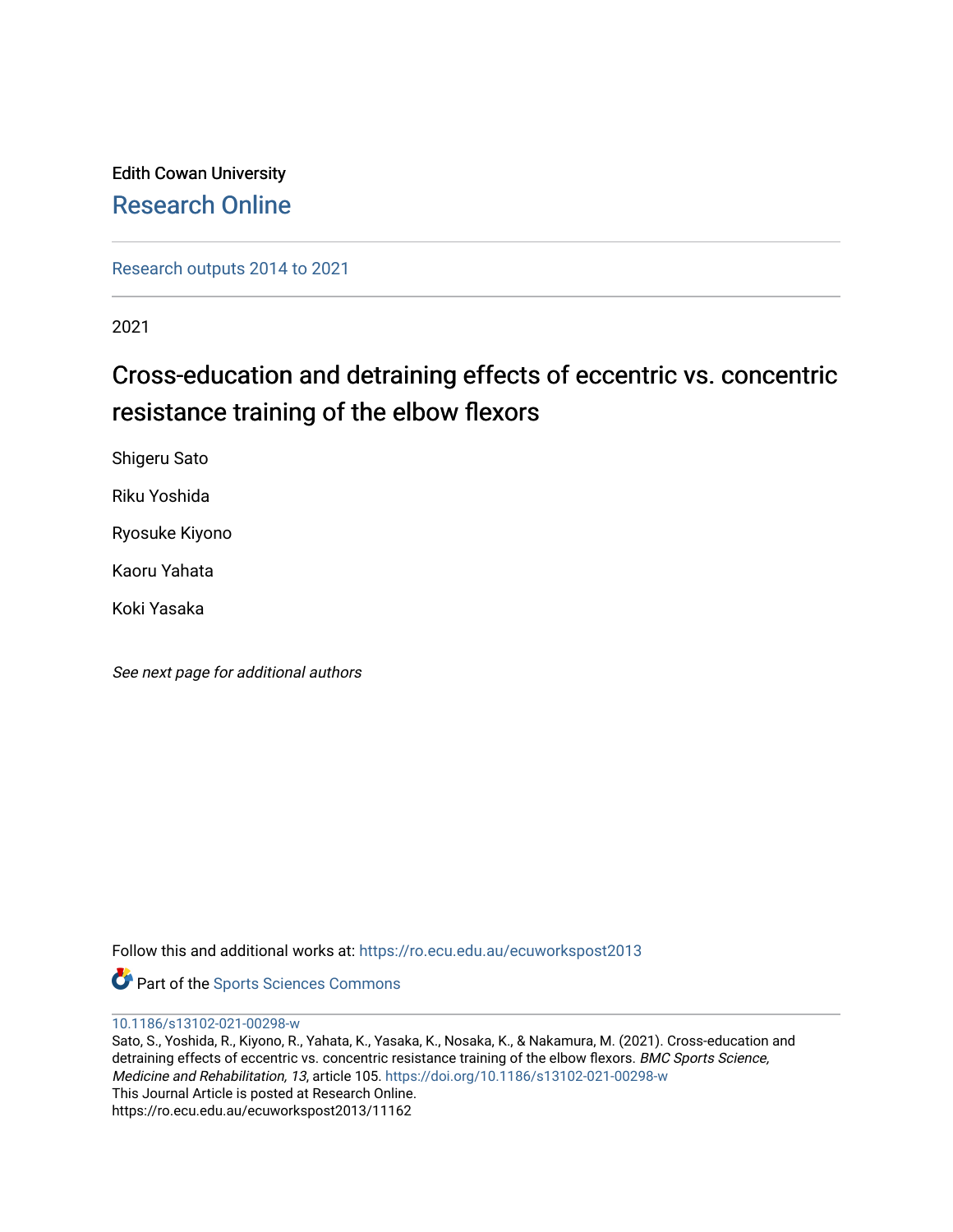### Authors

Shigeru Sato, Riku Yoshida, Ryosuke Kiyono, Kaoru Yahata, Koki Yasaka, Kazunori (Ken) Nosaka, and Masatoshi Nakamura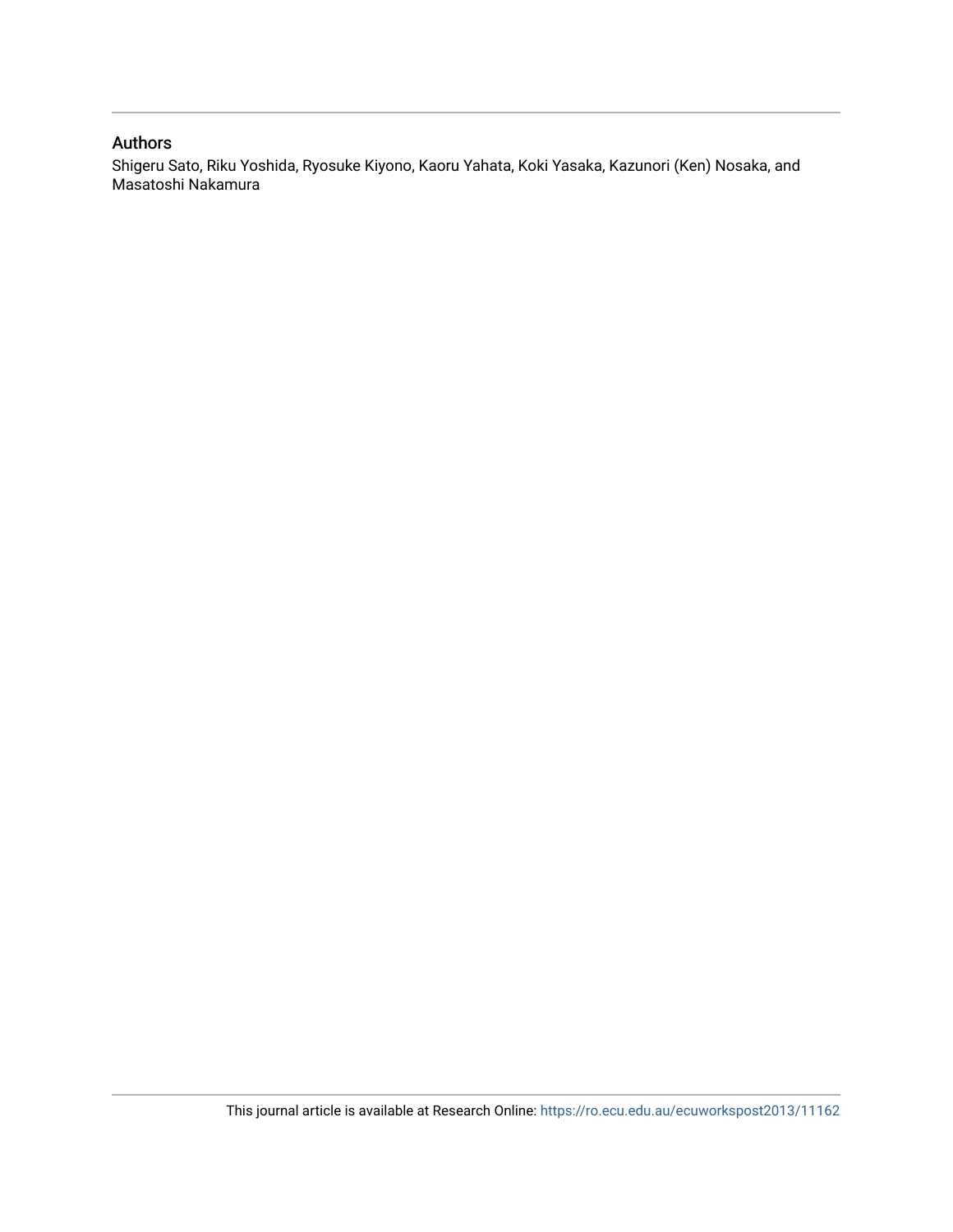## **RESEARCH ARTICLE Example 2014 12:30 The Contract of Contract ACCESS**

# Cross-education and detraining effects of eccentric vs. concentric resistance training of the elbow flexors

Shigeru Sato<sup>1</sup>, Riku Yoshida<sup>2</sup>, Ryosuke Kiyono<sup>1</sup>, Kaoru Yahata<sup>1</sup>, Koki Yasaka<sup>2</sup>, Kazunori Nosaka<sup>3</sup> and Masatoshi Nakamura<sup>1,2\*</sup>

### Abstract

Background: Unilateral resistance training increases the strength of the contralateral non-trained homologous muscles known as the cross-education effect. We tested the hypothesis that unilateral eccentric resistance training (ET) would induce greater and longer-lasting cross-education effect when compared with concentric resistance training (CT).

Methods: Young (20–23 y) participants were allocated to ET (5 males, 4 females) or CT (5 males, 4 females) group that performed unilateral progressive ET or CT of the elbow flexors, twice a week for 5 weeks (10 sessions) followed by a 5-week detraining, and control group (7 males, 6 females) that did not perform any training. Maximum voluntary isometric contraction torque of the elbow flexors (MVIC), one-repetition maximum of concentric dumbbell curl (1-RM), and biceps brachii and brachialis muscle thickness (MT) were measured from the trained and non-trained arms before, several days after the last training session, and 5 weeks later. A ratio between the trained and non-trained arms for the change in MVIC or 1-RM from pre- to post-training (cross-body transfer ratio) was compared between ET and CT groups.

**Results:** The control group did not show significant changes in any variables. Both ET and CT increased ( $P < 0.05$ ) MVIC (22.5  $\pm$  12.3 % vs. 26.0  $\pm$  11.9 %) and 1-RM (28.8  $\pm$  6.6 % vs. 35.4  $\pm$  12.9 %) of the trained arm without a significant difference between groups. MVIC was maintained after detraining for ET but returned to the baseline for CT, and 1-RM was maintained after detraining for both ET and CT. For the non-trained arm, MVIC (22.7  $\pm$  17.9% vs. 12.2  $\pm$  10.2 %) and 1-RM (19.9  $\pm$  14.6 % vs. 24.0  $\pm$  10.6 %) increased similarly (P > 0.05) after ET and CT, and MVIC returned to the baseline after detraining, but 1-RM was maintained for both groups. An increase ( $P < 0.05$ ) in MT was found only after ET for the trained arm (7.1  $\pm$  6.1 %). The cross-body transfer ratio for MVIC was greater (P < 0.05) for ET (90.9  $\pm$  46.7 %) than CT (49.0  $\pm$  30.0 %).

\* Correspondence: [masatoshi-nakamura@nuhw.ac.jp](mailto:masatoshi-nakamura@nuhw.ac.jp) <sup>1</sup>

**BMC** 

<sup>1</sup> Institute for Human Movement and Medical Sciences, Niigata University of Health and Welfare, 1398 Shimami-cho, Kita-ku, Niigata 950-3198 Niigata, Japan

<sup>2</sup> Department of Physical Therapy, Niigata University of Health and Welfare, Niigata, Japan

Full list of author information is available at the end of the article

#### © The Author(s), 2021 **Open Access** This article is licensed under a Creative Commons Attribution 4.0 International License, which permits use, sharing, adaptation, distribution and reproduction in any medium or format, as long as you give appropriate credit to the original author(s) and the source, provide a link to the Creative Commons licence, and indicate if changes were made. The images or other third party material in this article are included in the article's Creative Commons licence, unless indicated otherwise in a credit line to the material. If material is not included in the article's Creative Commons licence and your intended use is not permitted by statutory regulation or exceeds the permitted use, you will need to obtain permission directly from the copyright holder. To view a copy of this licence, visit [http://creativecommons.org/licenses/by/4.0/.](http://creativecommons.org/licenses/by/4.0/) The Creative Commons Public Domain Dedication waiver [\(http://creativecommons.org/publicdomain/zero/1.0/](http://creativecommons.org/publicdomain/zero/1.0/)) applies to the data made available in this article, unless otherwise stated in a credit line to the data.

Sato et al. BMC Sports Science, Medicine and Rehabilitation (2021) 13:105 https://doi.org/10.1186/s13102-021-00298-w



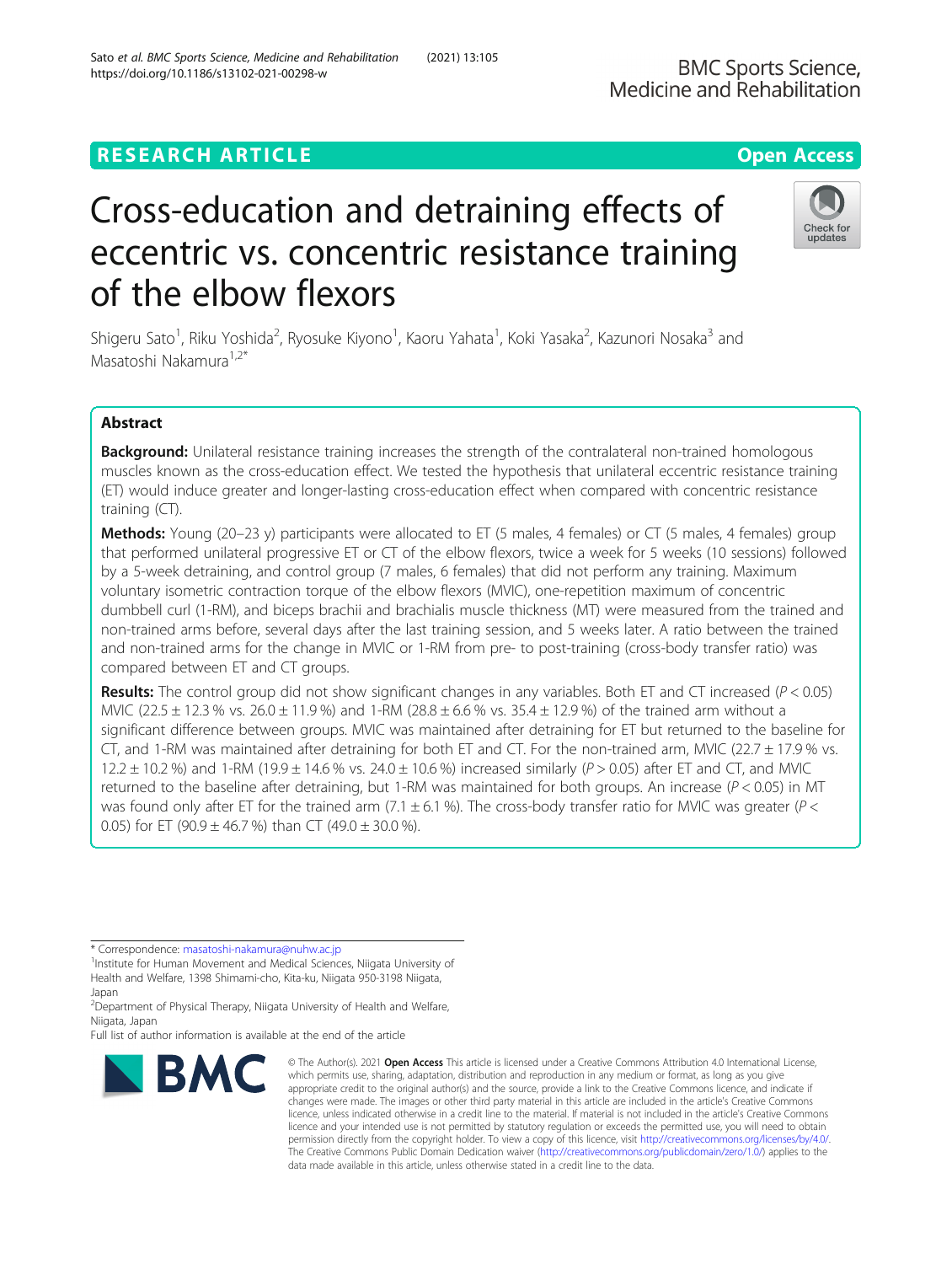**Conclusions:** These results did not support the hypothesis and showed similar changes in the most of the variables between ET and CT for the trained and non-trained arms, and strong cross-education effects on MVIC and 1-RM, but less detraining effect after ET than CT on MVIC of the trained arm.

Trial registration: University Hospital Medical Information Network Clinical Trials Registry (UMIN000044477; Jun 09, 2021).

Keywords: Cross-transfer effect, Elbow flexors, Muscle strength, One-repetition maximum, Muscle thickness, Maximum voluntary isometric contraction

#### Background

Unilateral resistance exercise training increases muscle strength of not only trained muscles but also nontrained homologous muscles of the contralateral limb, which is known as the cross-education effect [\[15](#page-13-0), [24](#page-13-0), [26](#page-13-0), [28\]](#page-13-0). A meta-analysis study concluded that the crosseducation effect was observed irrespective of age, gender, and disease status, and the magnitude of increase in muscle strength of the non-trained muscle is 70–77 % of that of the trained muscle on average  $[15]$ . The crosseducation effect may be useful for dealing with unilateral disorders due to fracture [[23](#page-13-0)], ligament injury [[17](#page-13-0)], and hemiplegia [[11\]](#page-13-0). However, this may not be always the case, since Zult et al. [\[33,](#page-13-0) [34\]](#page-13-0) reported that quadriceps resistance training of the non-operated leg of patients with anterior cruciate ligament (ACL) reconstruction did not accelerate recovery. The clinical utility of the crosseducation effect has yet to be established, therefore it is essential to find an effective protocol of maximizing the cross-education effect in resistance training for rehabilitation in patients with unilateral disorders [\[14](#page-13-0), [25\]](#page-13-0).

One of the critical training variables that could affect the magnitude of the cross-education effect is muscle contraction types such as isometric, concentric, and eccentric contractions [[5,](#page-13-0) [24\]](#page-13-0). It has been reported that eccentric resistance exercise training (ET) confers a greater cross-education effect than other contraction types [\[20](#page-13-0), [22\]](#page-13-0). For example, Kidgell et al. [[22\]](#page-13-0) investigated the effect of unilateral ET in comparison to concentric resistance exercise training (CT) on the wrist flexor strength in young males and females. After 12 training sessions over 4 weeks, both groups exhibited a similar significant strength gain in the trained arm (ET: 62 %, CT: 64 %), but the extent of the cross-education effect was significantly greater for ET (47 %) than CT (28 %). The authors suggested that the greater crosseducation effect of ET than CT was related to increased corticospinal excitability and reduced intracortical inhibition after ET. On the other hand, Tseng et al. [[31](#page-13-0)] showed that the magnitude of cross-education effect on elbow flexor strength was similar (50 %) between ET and CT; however, the trained arm showed 50 % greater increase in maximal isometric contraction strength after ET than CT, inducing 50 % greater increase in elbow flexor strength of the non-trained arm after ET than CT. It has been reported that an intervention of 4–6 weeks is necessary to induce a cross-education effect [\[26](#page-13-0)]. Thus, the duration of the training period in the study by Tseng et al. [[31\]](#page-13-0) might have been sufficient, but the training frequency (once a week) might not have been enough to maximize the cross-education effect. Thus, it is interesting to increase the training frequency to twice a week to examine muscle strength changes of both trained and untrained arms after ET versus CT.

It is also important to know how long the adaptations produced by resistance exercise training could be maintained after detraining [[27\]](#page-13-0). However, limited information is available for the effect of detraining after ET versus CT training on the trained and contralateral non-trained muscles. Coratella and Schena [\[8](#page-13-0)] compared the detraining effect of bench press exercise on pectoral muscles after ET (5 sets × 6 repetitions at 120 % of one repetition maximum: 1- RM), CT (6 sets  $\times$  7 repetitions at 85% 1-RM), and traditional (concentric and eccentric) resistance training (4 sets  $\times$  5 repetitions at 90% 1-RM) that were performed twice a week for 6 weeks. They showed that muscle strength and hypertrophy were maintained during the 6 weeks of detraining after ET, but not after CT and traditional resistance training. Housh et al. (1996a, b) investigated the detraining effect after ET or CT of the knee extensors in a separate study and reported that the muscle strength gained after 8 weeks of ET or CT was maintained similarly for the trained (ET: 100 %, CT: 93 %) and non-trained limb (ET: 81 %, CT: 87 %) after 8 weeks of detraining. It may be that the detraining effects are less prominent for lower limb than upper limb muscles, since the lower limb muscles are more actively involved in daily activities with relatively higher load [[9](#page-13-0)]. Therefore, it is interesting to use upper limb muscles to examine the detraining effect after ET versus CT training not only for the trained but also for non-trained contralateral arm.

Therefore, the aims of the present study were to investigate the effects of unilateral elbow flexors ET and CT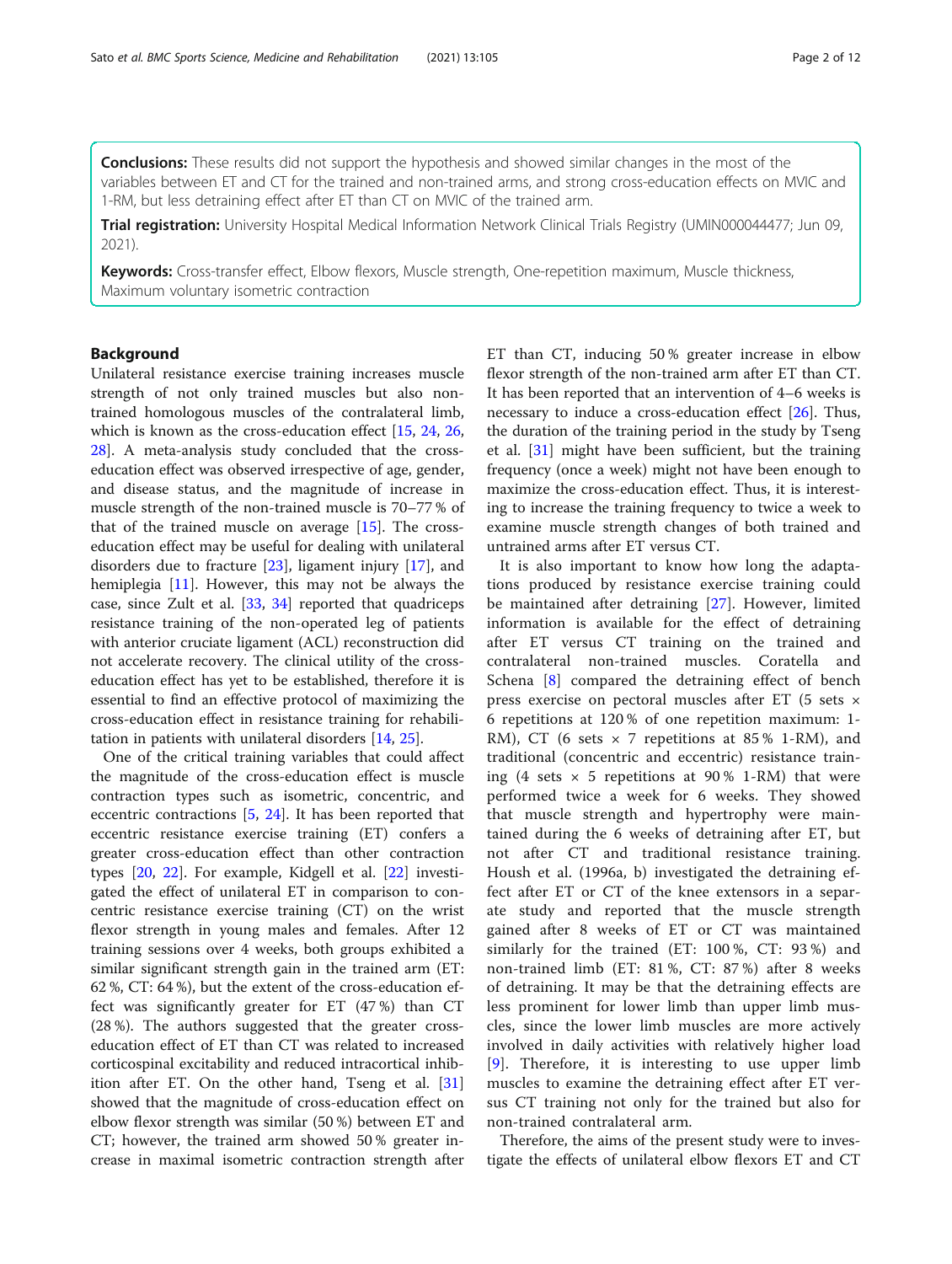on muscle strength and muscle thickness of the trained and non-trained arms (cross-education effect) after training performed twice a week for 5 weeks with progressively increasing intensity, and detraining for 5 weeks. This study tested the following hypotheses: (1) ET would increase muscle strength in both trained and non-trained arms and muscle thickness in the trained arm greater than CT; and (2) ET would maintain muscle strength in both trained and non-trained arms, and muscle thickness in the trained arm greater than CT.

#### Methods

#### Participants and study design

A total of 31 (17 males and 14 females) healthy university students who were free from any orthopedic disorders of the upper extremity, had no history of previous neuromuscular and chronic diseases, and had not performed resistance exercise training or competitive sports in the past 6 months, participated in the present study. All participants were informed about the study purpose and procedures, and a written consent was obtained from each participant. This study was approved by the Ethics Committee of Niigata University of Health and Welfare (#18,305). The study was conducted in conformity with the policy statement regarding the use of human subjects by the Declaration of Helsinki.

The participants were randomly allocated to one of the three groups with considering the gender balance as follows; ET group (5 males, 4 females, age:  $21.1 \pm 0.9$  y, height:  $165.9 \pm 7.7$  cm, body mass:  $58.4 \pm 8.2$  kg), CT group (5 males, 4 females,  $20.9 \pm 0.6$  y,  $167.2 \pm 7.7$  cm,  $63.3 \pm 10.8$  kg) and control group (7 males, 6 females,  $20.9 \pm 1.9$  y,  $166.4 \pm 8.9$  cm,  $57.8 \pm 7.9$  kg). No significant differences in the physical characteristics were evident among the groups. The effect size for changes in contralateral muscle strength after resistance training was reported to be 0.6 in a previous study [[24](#page-13-0)]. Using this effect size, the sample size was estimated with an alpha value of 0.05 and a statistical power of 0.8 for the model of F-test, and the number of measurements was 3 (G\*Power 3.1, Germany). This estimation revealed that 8 participants per group were sufficient.

For both groups, one arm was randomly assigned to training, and the other arm was served to examine the cross-education effect. Among the nine participants in each group, four participants used their dominant arm for the training, and the arm throwing a ball was defined as the dominant arm. All participants performed unilateral progressive resistance training for the trained arm twice a week for 5 weeks (10 training sessions in total) followed by 5 weeks of detraining. During the whole experimental period, participants were asked to refrain from any other form of strenuous physical activity than the training performed in the study. During the detraining period, participants were instructed not to carry a heavy object using arms. The dependent variables included maximal voluntary isometric contraction (MVIC) torque of the elbow flexors, concentric onerepetition maximum (1-RM) strength of the dumbbell curl, and muscle thickness of biceps brachii plus brachialis (MT). These variables were measured from both arms before (PRE), 3–9 days after the 10th training session (POST), and after the 5-week detraining period (De-Tr), and the changes over time were compared between the ET and CT groups. For the control group, each variable was measured in both dominant and nondominant arms before and after 5 weeks without training. One of the arms was randomly considered as the trained arm, and the other was non-trained arm, when the control group data were compared with those of ET and CT groups in statistical analyses.

#### Training protocol

Based on the training protocol used in the study by Tseng et al. [[31\]](#page-13-0), the training load was increased each week from 10 % (week 1), 30 % (week 2), 50 % (week 3), 80 % (week 4), and 100 % (week 5) of MVIC torque for the trained arm. In each session, six sets of five eccentric or concentric contractions (30 repetitions in total) were performed from 90° elbow flexion to 0° in the ET, or a slightly flexed (about 5°) to 90° elbow flexion in the CT, and the arm was returned to the starting position without the dumbbell for both training. The participants were seated on a preacher curl bench during resistance training, and the shoulder joint was 45° flexion, 0° abduction. If a participant had difficulty in controlling the dumbbell movement at a high intensity such as 80 and 100 % MVIC torque, the investigator assisted the participants for weaker elbow joint angles. The interval was 15 s between contractions and 2 min between sets. The maximum value of the three measurements was used to determine the dumbbell weight of each participant using the actual value (kg) obtained by a dynamometer (Mobie, Sakai Medical Co., Ltd., Tokyo, Japan). The dumbbell weight was readjusted by measuring the elbow flexion strength of the trained arm before the third, fifth, seventh, and ninth training sessions. Therefore, the number of the MVIC torque measures during the training period was 12 (3 attempts x 4 sessions).

Elbow flexors muscle soreness of the trained arm was quantified using a visual analog scale (VAS) that had a 100-mm continuous line with "not sore at all" on the left side (0 mm) and "very, very sore" on the right side (100 mm) when the elbow joint was actively extended maximally [[4](#page-13-0)]. Muscle soreness was assessed before, immediately after, and 1 and 2 days after the 1st, 3rd, 5th, 7th, and 9th training sessions.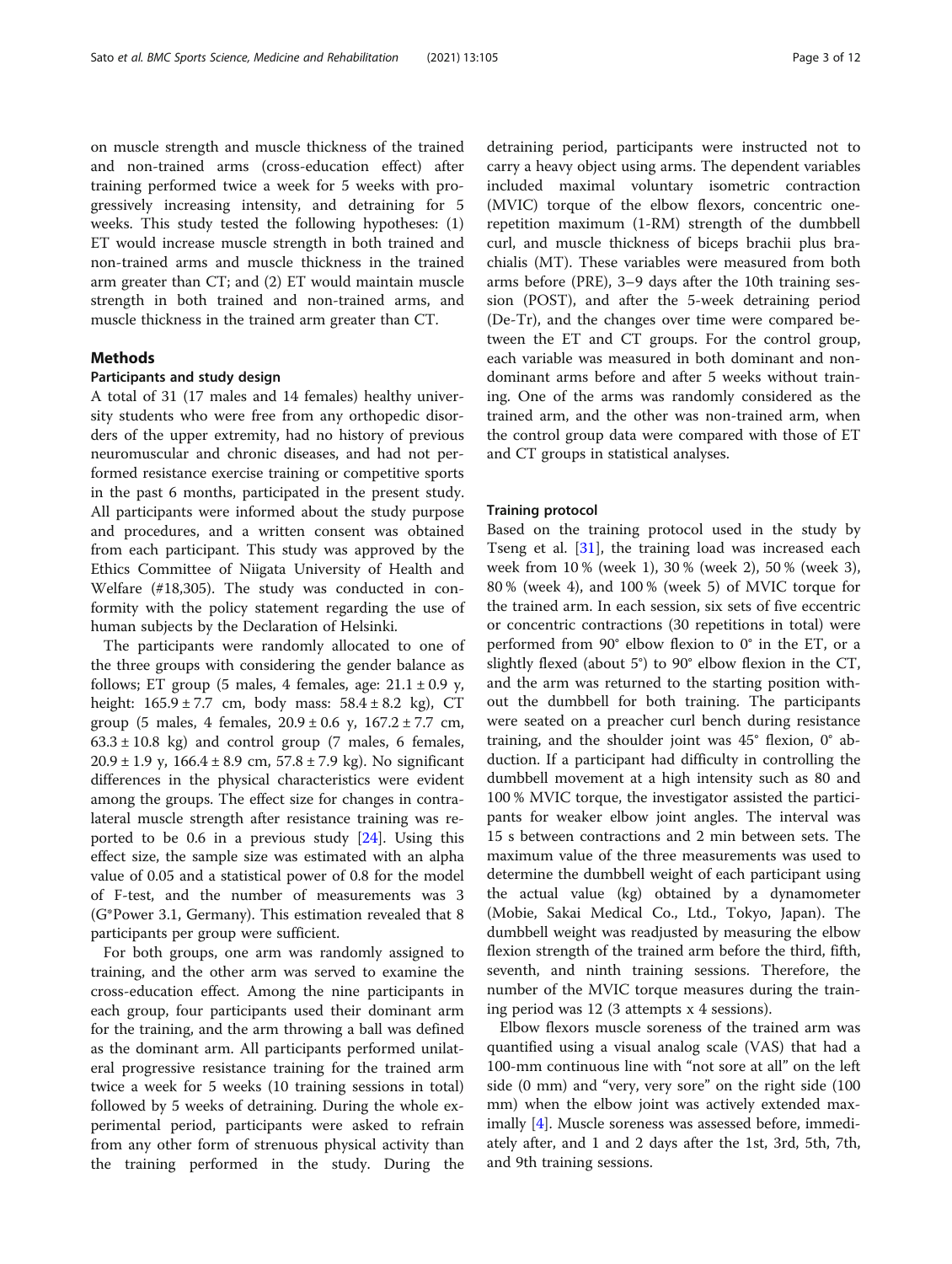#### <span id="page-5-0"></span>Maximum voluntary isometric contraction (MVIC) torque

The MVIC torque was measured by the hand-held dynamometer when each participant was seated on a preacher curl bench with the elbow joint at 90° flexion and the shoulder joint 45° flexion and 0° abduction (Fig. 1). The hand-held dynamometer was placed at the wrist, and each participant was instructed to flex the elbow joint maximally against the dynamometer for 3 s, and this was repeated three times with more than 30-s rest between attempts. The same investigator took all measures throughout the study. During the MVIC measurements, the investigator verbally encouraged the maximum effort of the participants. For each occasion, three measurements were taken with a 45-s rest between attempts, and the average value of the three measures was used for further analysis. The force (kg) measured by the dynamometer was converted to torque (Nm) by multiplying the gravitational acceleration (9.8 m/s<sup>2</sup>) and the forearm length.

#### One-repetition maximum (1-RM)

1-RM of unilateral elbow flexion was measured using a dumbbell. Similar to MVIC torque measurements, each participant sat on a preacher curl bench at slight flexion of the elbow joint, and shoulder joint 45° flexion and 0° abduction. As a warm-up, participants performed 8, 5, and 2 repetitions with a dumbbell corresponding to approximately 40 %, 60 %, and 80 % of perceived 1-RM, respectively [\[29](#page-13-0)]. After the warm-up, 1-RM measurement was performed, and the initial weight was selected by each participant's perceived 1-RM. The weight was increased by 0.5-1.0 kg until the participant could not lift the weight anymore through a full range of motion (elbow slight flexion position to the maximum flexion position) with the proper form, and 1-RM was identified within five trials. The interval between trials was 2 min, and the investigator verbally encouraged the maximum effort of the participants. The increment of the weight was 0.5 kg; thus its sensitivity was 0.5 kg.

#### Muscle thickness (MT)

Muscle thickness (MT) of biceps brachii plus brachialis of the trained and non-trained arms was measured using B-mode ultrasonography with an 8-MHz linear probe (LOGIQ e V2; GE Healthcare Japan, Tokyo, Japan). The investigator minimized the pressure of the probe against the skin as much as possible. The measured site was 60 % of the distal line between the acromion and the lateral epicondyle of the humerus [[2](#page-13-0)]. Each participant lay in the supine position on a bed with the arms placed at each side and forearm supinated while relaxing the arms. Muscle thickness was measured by the distance measurement function of the ultrasonography system. Ultrasound measurements of transverse-axis were repeated twice by the same investigator, and MT of EF was defined from the inner edge of the fascia to the humerus; the average value of the two measures was used for further analysis.

#### Test-retest reliability of the measurements

The test-retest reliability of the MVIC torque, 1-RM, and MT measures was determined using 7 healthy students, using the measures taken one week apart without any training by coefficient variation (CV) and two-way mixed effect intraclass correlation coefficient  $(ICC_{3,1})$ . Their physical characteristics (5 males, 2 females,  $21.3 \pm$ 2.1 y,  $173.7 \pm 10.1$  cm,  $61.9 \pm 9.1$  kg) were similar to those in the ET and CT groups.

#### Cross-body transfer ratio

A ratio between the trained and non-trained arms for the change in MVIC or 1-RM from pre- to post-training was calculated for each participant in the ET and CT

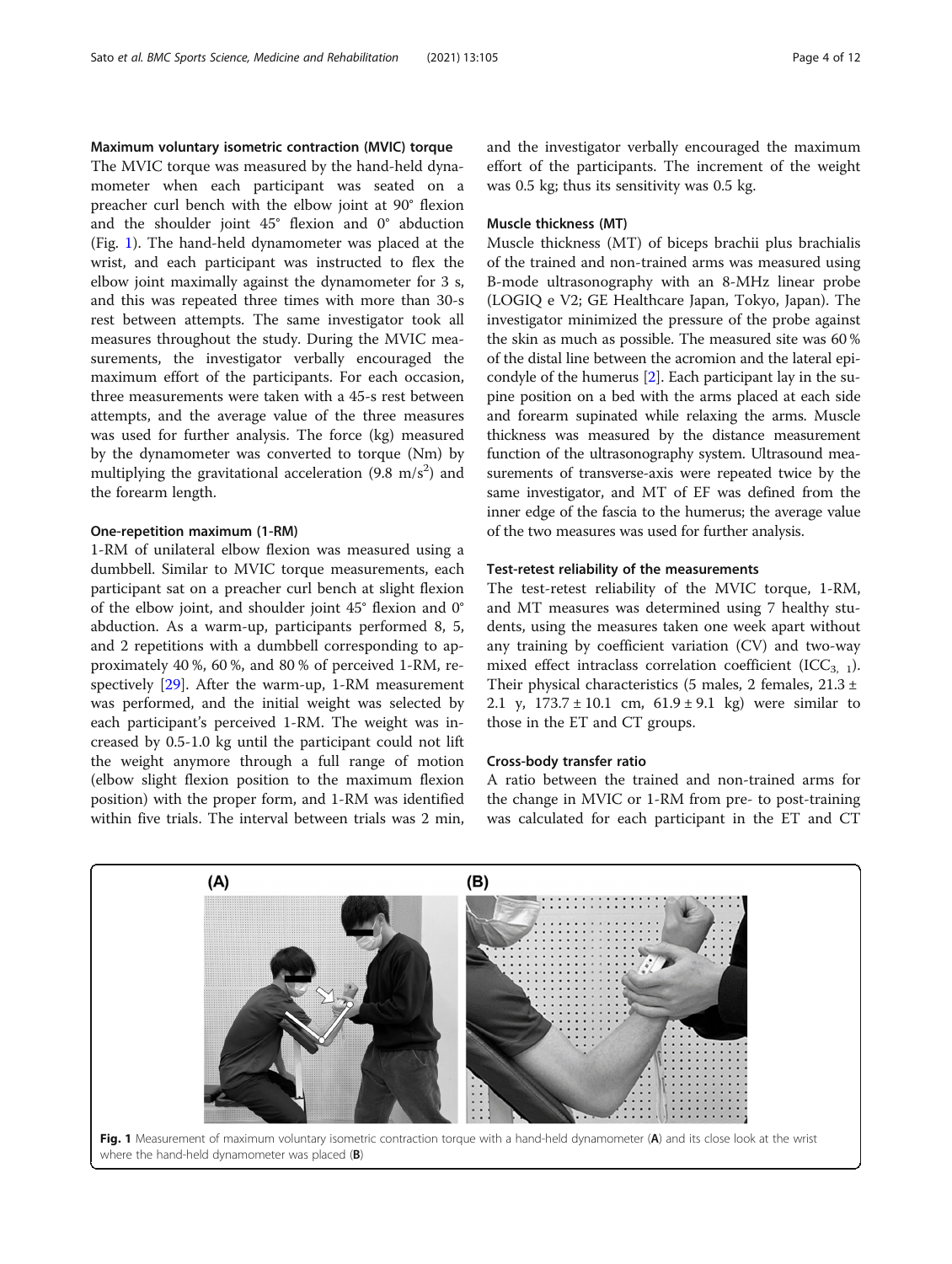groups by the following formula based on the previous study [[15,](#page-13-0) [31](#page-13-0)].

 $Cross - body transfer ratio$  (%)  $=$  (change in the non  $-$  trained arm from pre

 $-$  to post

 $t$  - training / change in the trained arm from pre - to post  $-$  training $) \times 100$ 

#### Statistical analyses

SPSS (version 24.0; IBM Corp., Armonk, NY, USA) was used for the statistical analyses. The normality of the data was assessed by a Shapiro–Wilk test, which indicated that all variables were not normally distributed. Thus, non-parametric tests were applied to all variables. All dependent variables at baseline for the trained and non-trained arms were compared between the ET and CT groups by a Mann-Whitney U test. Changes in the variables from pre- to post-training and pre- to detraining in the trained and non-trained arm, respectively were compared for ET and CT groups separately by a Wilcoxon signed-rank test with Bonferroni correction. Also, changes in the variables before and after five weeks for the control group were compared by the Wilcoxon signed-rank test. The relative changes (%) in the variables from pre- to post-training were also calculated for the trained and non-trained arms, and comparisons among the groups were performed by a Mann-Whitney U test with Bonferroni correction. Effect size (ES) was calculated as a difference in the mean values between pre- and post-training or pre- and de-training divided by the pooled SD [\[6](#page-13-0)]. ES of 0.00–0.19 was considered trivial, 0.20–0.49 was small, 0.50–0.79 was moderate, and  $\geq$ 0.80 was large. Mann-Whitney U test was used to compare the cross-body transfer ratio of MVIC torque and 1-RM between ET and CT groups from pre- to postintervention. Spearman's rank correlation coefficients  $(r<sub>s</sub>)$  were computed to examine the relationship between the trained non-trained arms for the changes in MVIC torque and 1-RM from pre- to post-training for each group separately and combining the data of ET and CT groups. The differences were considered significant at an α level of 0.05, and when the Bonferroni correction was applied, the differences were considered significant at an α level of 0.025 or 0.0167. Descriptive data are shown as mean  $\pm$  SD.

#### Results

#### Baseline values and training

There were no significant differences between the ET, CT, and control groups for all variables at baseline (Table 1). All participants completed the training as

**Table 1** Baseline values (mean  $\pm$  SD, range) in maximal voluntary isometric contraction torque of the elbow flexors (MVIC), one repetition maximum of concentric dumbbell curl (1- RM), and muscle thickness of biceps brachii plus brachialis (MT) for trained and non-trained arms in the eccentric (ET) and concentric resistance training (CT) and control groups

|                     |                 | <b>ET Group</b>             | <b>CT Group</b>                | <b>Control Group</b>            |
|---------------------|-----------------|-----------------------------|--------------------------------|---------------------------------|
| <b>MVIC</b><br>(Nm) | Trained Arm     | $46.8 + 20.2$<br>24.0-80.1  | $43.9 + 14.3$<br>$24.3 - 63.6$ | $46.2 + 19.2$<br>26.4-90.8      |
|                     | Non-Trained Arm | $47.3 + 20.1$<br>24.3-87.7  | $44.0 + 11.9$<br>$27.9 - 59.0$ | $46.8 + 18.9$<br>$22.5 - 92.4$  |
| 1RM<br>(Kq)         | Trained Arm     | $7.5 + 2.5$<br>$3.5 - 11.0$ | $6.3 + 2.2$<br>$4.0 - 11.0$    | $7.9 + 2.8$<br>$4.5 - 13.0$     |
|                     | Non-Trained Arm | $7.0 + 2.8$<br>$3.5 - 10.5$ | $6.6 \pm 2.3$<br>$4.0 - 10.5$  | $7.8 \pm 3.0$<br>$4.5 - 14.0$   |
| MT<br>(mm)          | Trained Arm     | $72.3 + 2.9$<br>18.6-27.1   | $72.9 + 4.4$<br>$15.6 - 31.5$  | $22.1 \pm 3.3$<br>$17.8 - 27.2$ |
|                     | Non-Trained Arm | $22.1 \pm 2.0$<br>19.9-25.8 | $22.8 + 4.5$<br>$12.2 - 27.5$  | $71.9 + 7.7$<br>$26.1 - 17.5$   |

planned and were able to perform six sets of five repetitions even for the higher intensity sessions. Mild muscle soreness developed after the 3rd  $(21.1 \pm 15.2 \text{ mm})$  to 9th training sessions  $(11.1 \pm 7.4 \text{ mm})$ , and the highest VAS was observed after the 5th training session  $(33.6 \pm 17.4)$ mm) for the ET group. On the other hand, muscle soreness after CT was minor, and the highest VAS was observed after the 5th training session  $(10.9 \pm 13.9 \text{ mm})$ , which was smaller  $(p < 0.01)$  than that of ET.

#### Test-retest reliability of the measurements

The CV and the  $ICC_{3, 1}$  of the MVIC torque, 1-RM, and MT measurements were  $4.4 \pm 4.1\%$ ,  $3.0 \pm 3.8\%$ , and  $1.2 \pm 0.9$ %, respectively. and 0.96, 0.96, and 0.99, respectively.

#### Change in MVIC torque

MVIC torque of both arms of the control group did not change significantly before and after the 5-week period (trained arm:  $p = 0.10$ , Z = -1.64, non-trained arm:  $p =$ 0.28,  $Z = -1.08$ ). MVIC torque increased from pre- to post-training in both trained and non-trained arms for the ET group (trained arm:  $p < 0.01$ , Z = -2.67, 22.5 ± 12.3 %,  $d = 0.45$ ; non-trained arm:  $p < 0.01$ ,  $Z = -2.67$ ,  $22.7 \pm 17.9$ %, d = 0.46), but the magnitude of increase was not significantly different between the trained and non-trained arms ( $p = 0.68$ , U = 35, d = 0.49). For the CT group, MVIC torque increased from pre- to posttraining in both trained and non-trained arms (trained arm:  $p < 0.01$ , Z = -2.67, 26.0 ± 11.9%, d = 0.69; nontrained arm:  $p < 0.01$ ,  $Z = -2.67$ ,  $12.2 \pm 10.2$  %,  $d = 0.42$ ), and the magnitude of the increase was greater ( $p = 0.02$ ,  $U = 15$ ,  $d = 0.84$ ) for the trained than the non-trained arm. No significant difference in the increase in MVIC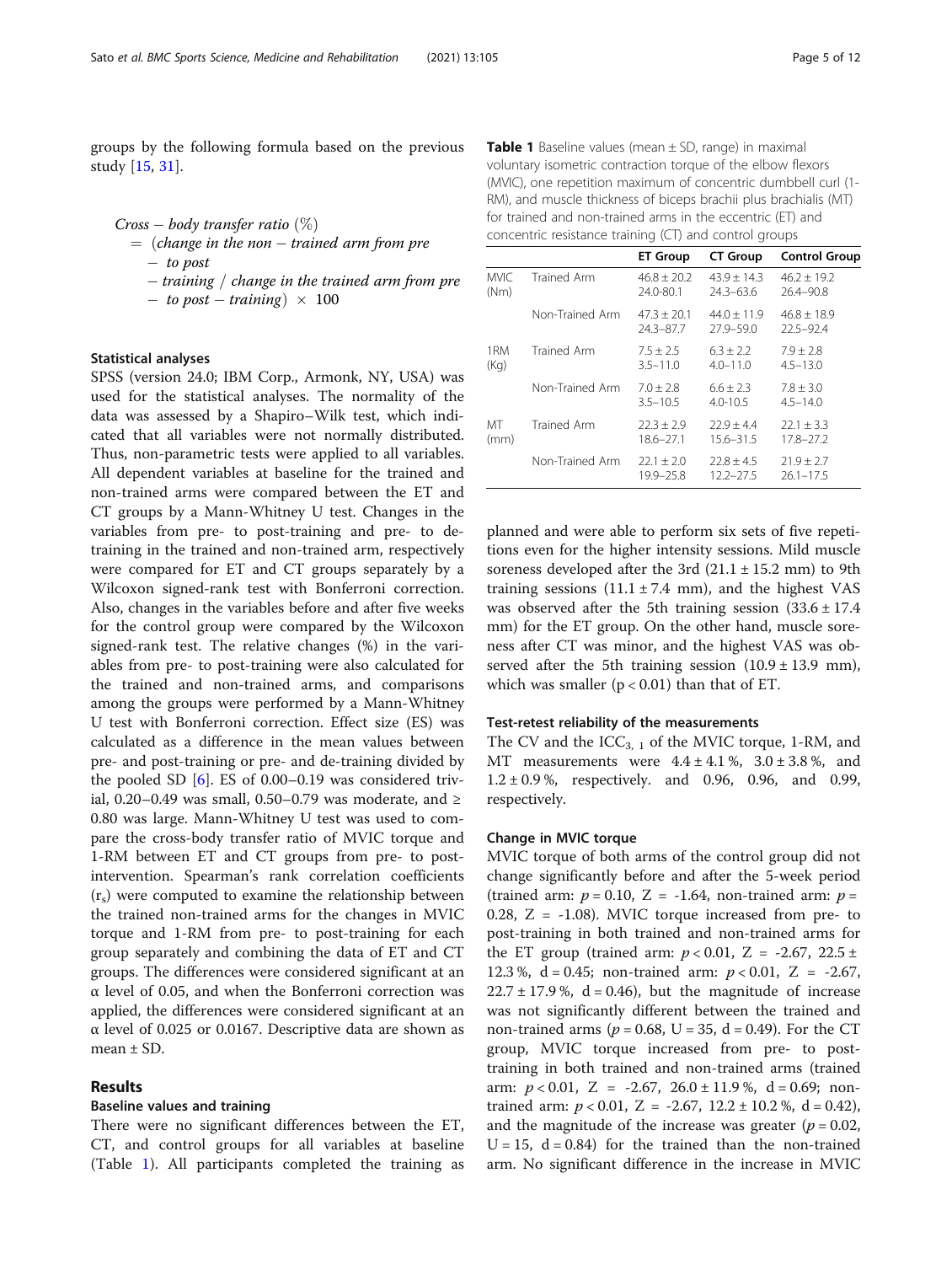<span id="page-7-0"></span>torque between groups was evident for the trained ( $p =$ 0.55, U = 33) and non-trained  $(p = 0.30, U = 28)$  arms (Fig. 2). In the ET group, MVIC torque in the trained arm remained greater  $(19.0 \pm 15.0 \%)$ , Z = -2.55, p = 0.011,  $d = 0.38$ ) than baseline after detraining, while that of the non-trained arm returned to the baseline after detraining  $(10.6 \pm 15.3 \%, Z = -1.72, p = 0.086, d = 0.23)$ . In the CT group, MVIC torque of the trained  $(11.7 \pm 1.7)$ 13.0 %, Z = -1.60,  $p = 0.11$ , d = 0.31) and non-trained  $(5.7 \pm 11.3 \%)$ , Z = -1.13, p = 0.26, d = 0.22) arms was not different from the baseline values after detraining.

#### Changes in 1-RM strength

1-RM strength of both arms of the control group did not change significantly before and after the 5-week period (trained arm:  $p = 0.71$ ,  $Z = -0.38$ ; non-trained arm:  $p = 0.71$ ,  $Z = -0.38$ )1-RM strength increased in the trained and non-trained arms for both ET (trained arm:  $p < 0.01$ , Z = -2.68, 28.8 ± 6.6 %, d = 0.69; non-trained arm:  $p = 0.01$ ,  $Z = -2.54$ ,  $19.9 \pm 14.6$  %,  $d = 0.51$ ) and CT  $(p < 0.01, Z = -2.67, 35.4 \pm 12.9, \emptyset, d = 0.84; p < 0.01, Z =$  $-2.70$ ,  $24.0 \pm 10.6$ %,  $d = 0.62$ ) groups similarly from preto post-training (Fig. [3](#page-8-0)). In addition, the relative change in 1-RM strength in the ET and CT groups was not significantly different (trained arm  $p = 0.34$ ,  $U = 29.5$ , nontrained arm:  $p = 0.44$ ,  $U = 31.5$ ). The 1-RM strength of both trained and non-trained arms was higher than the baseline values after detraining in both ET (trained arm:  $28.3 \pm 11.3$  %, Z = -2.68, p = 0.007, d = 0.71, non-trained arm:  $16.8 \pm 15.2$  %, Z = -2.25,  $p = 0.024$ , d = 0.47) and CT groups (trained arm:  $34.1 \pm 11.9$ %, Z = -2.68, p = 0.007, d = 0.86; non-trained arm:  $21.5 \pm 13.8$  %, Z = -2.44,  $p =$ 0.015,  $d = 0.58$ ).

#### Changes in muscle thickness (MT)

MT of both arms in the control group did not change significantly before and after the 5-week period (trained arm:  $p = 0.17$ ,  $Z = -2.38$ ; non-trained arm:  $p = 0.20$ ,  $Z = -1.29$ ). MT increased ( $p = 0.02$ ,  $Z =$  $-2.31$ ,  $d = 0.52$ ) in the trained arm of the ET group only by  $7.1 \pm 6.1$  % (Fig. [4\)](#page-8-0), but it decreased and returned to the baseline value after detraining  $(p =$ 0.78, Z =  $-0.28$ , d = 0.05). MT did not show any changes ( $p > 0.05$ ) over time for the non-trained arm in the ET group and the trained and non-trained arms in the CT group.

#### Cross-education effect and cross-body transfer ratio

Correlations between the trained and non-trained arm for the magnitude of changes in MVIC torque and 1- RM strength from pre- to post-training are shown in Fig. [5.](#page-9-0) A positive correlation was evident for the MVIC torque  $(r_s = 0.920, p = 0.01)$ , but not for the 1-RM strength ( $r_s = -0.035$ ,  $p = 0.934$ ) in the ET group, and no significant correlation was found for the MVIC torque  $(r<sub>s</sub> = 0.196, p = 0.568)$  and 1-RM  $(r<sub>s</sub> = 0.513, p = 0.13)$  in CT group. For the combined data from the ET and CT groups, a significant ( $p = 0.013$ ) positive correlation was evident for the MVIC torque  $(r_s = 0.572)$ , but not for the 1-RM strength  $(r_s = 0.354, p = 0.149)$ .

Figure [6](#page-10-0) compares between ET and CT groups for the cross-body transfer ratio from the trained arm to the non-trained arm. From pre- to post-training, the ratio for MVIC torque was greater ( $p = 0.047$ ,  $U = 18$ ) for the ET (90.9  $\pm$  46.7 %) than CT group (49.0  $\pm$  30.0 %). However, no significant ( $p = 0.54$ , U = 33.5) difference in the ratio for 1-RM was evident between the ET (73.0  $\pm$ 59.7 %) and CT (70.6 ± 25.3 %).

#### **Discussion**

The present study tested the two hypotheses that ET would increase muscle strength of both trained and non-trained arms and muscle thickness of trained arm greater than CT, and ET would maintain muscle strength in both trained

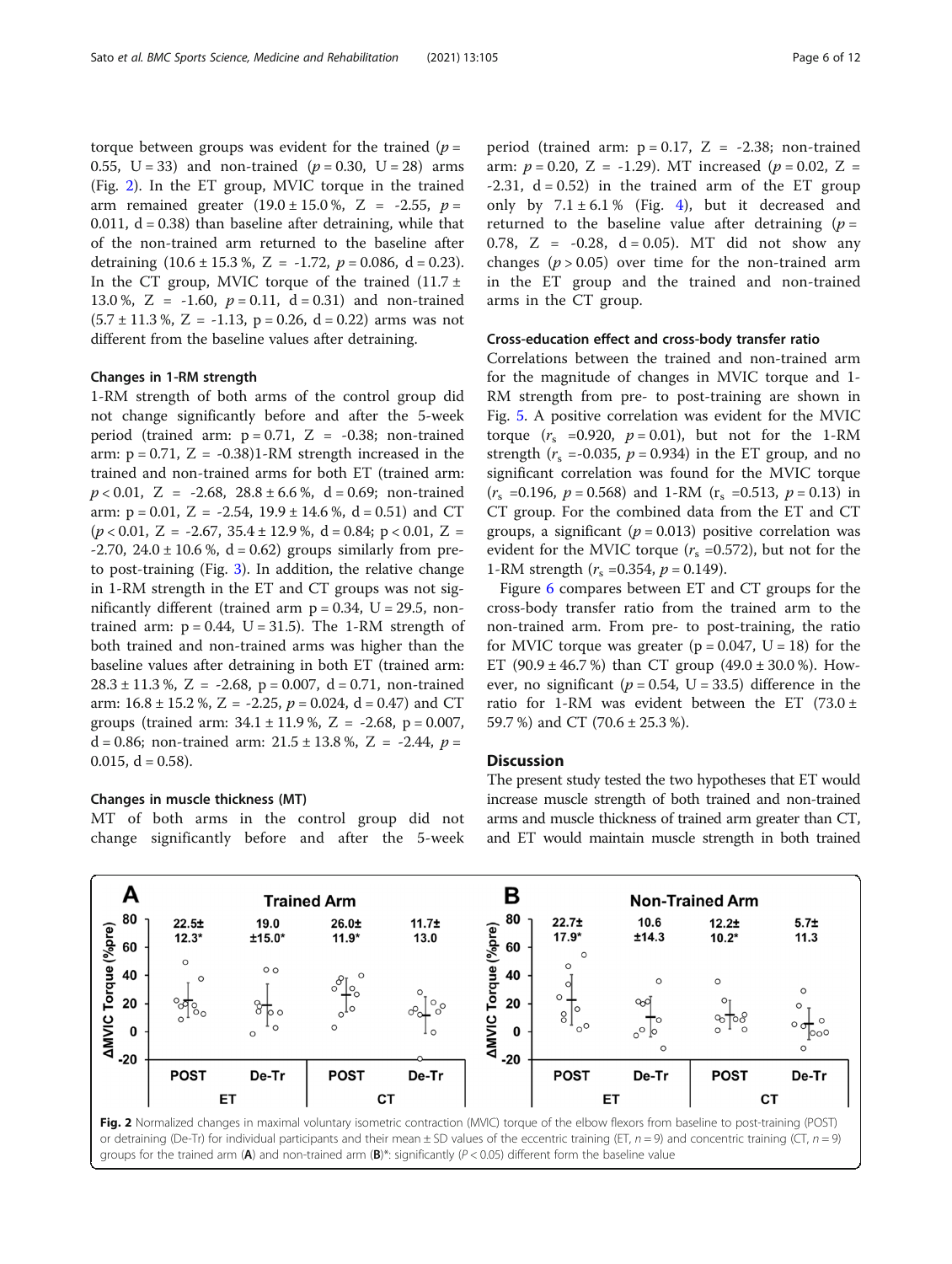<span id="page-8-0"></span>

and non-trained arms and muscle thickness of the trained arm better than CT. The results showed that (1) ET and CT increased the muscle strength of the trained arm similarly, but only ET increased the muscle thickness; (2) ET and CT increased the muscle strength of the non-trained arm similarly, but the cross-body transfer ratio of MVIC torque was significantly greater for ET than CT; and (3) after detraining, the increased MVIC toque in the trained arm was maintained after ET, but not after CT, whereas the increased 1-RM strength of the trained and non-trained arms was maintained in both groups. These results partially supported the hypotheses, but the differences between ET and CT for their training, cross-education, and detraining effects were smaller than expected.

The magnitude of increase in MVIC torque after 10 training sessions was similar between ET  $(22.5 \pm 12.3 \%)$ and CT  $(26.0 \pm 11.9\%)$  for the trained arm (Fig. [2\)](#page-7-0). It should be noted that MVIC torque was measured 12 times in total during the training period to adjust the

dumbbell weight in the present study. This might have contributed to the increase in the MVIC torque from pre- to post-training. However, in the study by Tseng et al. [[31\]](#page-13-0), the number of the MVIC torque measures was larger (75 times) than that of the present study in the same intervention period (5 weeks) with less frequency (once a week). Although the effect of the MVIC torque measures on the increase in the torque from preto post-training cannot be ignored, it is likely that the effect was less in the present study than that in the study by Tseng et al. [\[31](#page-13-0)]. Further study is necessary to investigate the effects of MVIC measurement on muscle strength in both measurement and non-measurement arms.

Tseng et al. [[31](#page-13-0)] reported a greater increase in MVIC torque after 5 sessions of ET  $(19\%)$  than CT  $(11\%)$ . When comparing to the magnitude of increase in the MVIC torque found in the present study and that of the study by Tseng et al. [[31\]](#page-13-0), it is interesting that the



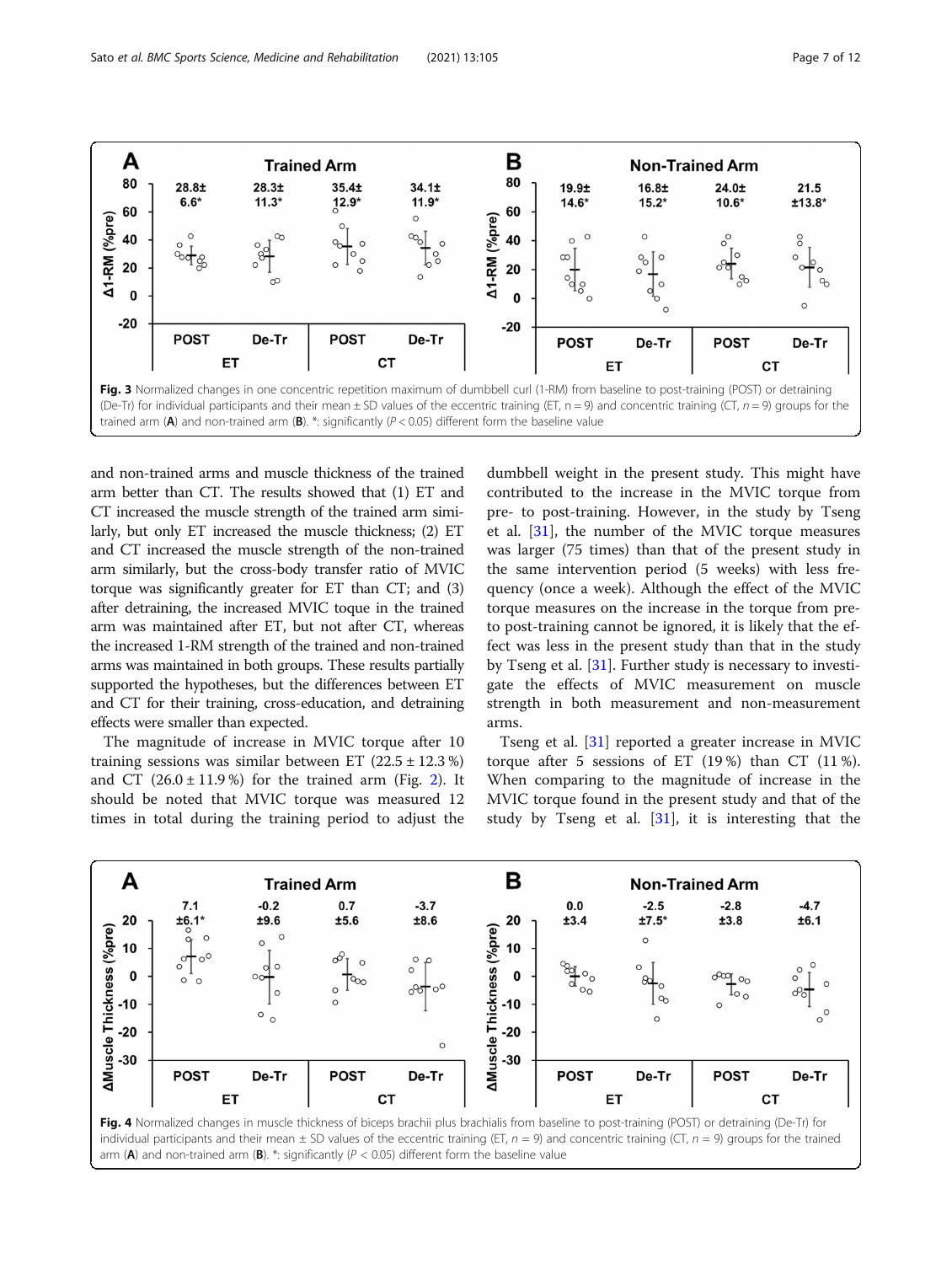<span id="page-9-0"></span>

magnitude did not appear to increase much by increasing the frequency for ET (22.5 %), but approximately 2 fold increase was produced for CT (26.0 %). In the present study, mild muscle soreness was observed after ET at higher intensities (e.g., 5th training session: 33.6 ± 17.4 mm). Therefore, it seems possible that the increase in MVIC torque was affected by muscle damage in ET, because the training was performed before recovery from the previous session in the ET group when a higher-intensity training session was performed. If the objective is to increase MVIC strength in a short period of time (e.g., 5 weeks), it may be better to increase the training frequency to 2 or more per week for CT, but once a week may be sufficient to increase muscle strength in ET.

Regarding the non-trained arm, a significant ( $p < 0.05$ ) increase in MVIC torque was found after ET  $(22.7 \pm$ 17.9%) and CT (12.2  $\pm$  10.2%). Although the magnitude of the increase looks greater for ET than CT, due to the large variability among participants, it was not statistically significant ( $p = 0.30$ ) (Fig. [2](#page-7-0)B). It should be noted that more participants had a 10 % or more increase in MVIC in ET  $(n = 6)$  than CT  $(n = 4)$  (Fig. [1](#page-5-0)B). Despite a similar increase in MVIC torque in the trained arm, the cross-body transfer ratio was greater for ET than CT (Fig. [6\)](#page-10-0). This suggest that ET increased MVIC torque of the trained and non-trained arms more similarly than CT. Previous studies have reported a greater crosseducation effect on MVIC strength after ET than CT [[20,](#page-13-0) [22](#page-13-0), [31](#page-13-0), [32\]](#page-13-0). For example, Kidgell et al. [\[22](#page-13-0)] reported that after 4 weeks of unilateral resistance training of the wrist flexors performed three times a week, the increase in MVIC strength was greater in ET (43 %) than CT (11 %) for the non-trained arm. Hortobagyi et al. [[20](#page-13-0)] also showed greater increases in MVIC strength of the knee extensors in the non-trained leg after ET (39 %) than CT (22 %), when the increase in the knee extensor strength of the trained leg was 45 % for ET and 36 % for CT. However, the present study did not necessarily show greater cross-education effect after ET than CT. It has been shown that high-intensity training is necessary to induce the cross-education effect [[7\]](#page-13-0). For example, Carr et al. [\[3](#page-13-0)] reported that isometric training (5 sets of 5 repetitions for 5 s at 80 % MVIC) of the dominant elbow flexors increased MVIC strength of the non-trained dominant arm by 22 % after 5 training sessions in 2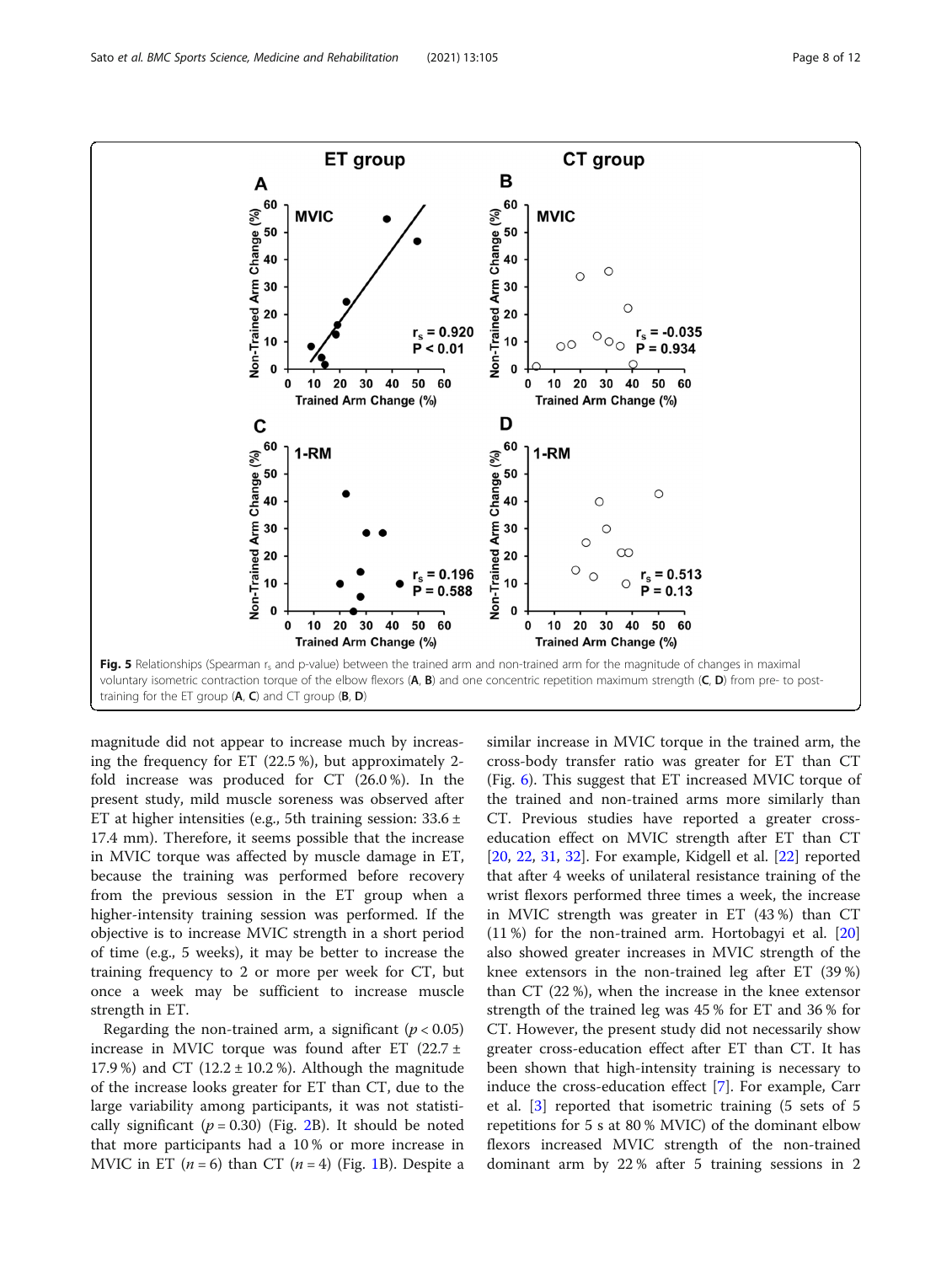<span id="page-10-0"></span>

weeks. The training intensity in the first half of the present study's training period was low (10–30 % MVIC torque) to prevent possible severe muscle damage induced by ET. This may have attenuated the crosseducation effect of ET and CT. Although the number of training sessions in the present study (10 training sessions) was twice as much as that in the study by Tseng et al. [\[31](#page-13-0)], it was still smaller than the minimum number of sessions required for a cross-education effect; 12 sessions, based on an isometric handgrip contraction training (Barss et al. 2018). However, it is important to note that a large cross-education effect was found in the present study even after 10 training sessions. It may be that dynamic muscle contraction training (concentric or eccentric contraction training) can induce cross-education in a smaller number of sessions when compared with isometric contraction training. Interestingly, the magnitude of the increase in MVIC torque of the non-trained arm after ET (22.7 %) and CT (12.2 %) in the present study (10 session training) was greater than that (ET: 11 %, CT: 5 %) after 5 session training reported by Tseng et al. [[31\]](#page-13-0). This suggests that doubling the number of training sessions in five weeks doubled the cross-education effect in both ET and CT.

As shown in Fig. [5](#page-9-0) a significant positive correlation was found between the trained and non-trained arm for the change in MVIC torque from pre- to post-training in the ET ( $r_s$  = 0.920,  $p$  = 0.01), but not in the CT group  $(r<sub>s</sub> = -0.035, p = 0.934)$ . This suggests that the magnitude of the increase in MVIC torque of the trained arm affected the magnitude of increase in MVIC torque of the non-trained arm in ET, but this was not the case for CT. A meta-analysis study by Manca et al. [\[24](#page-13-0)] reported a significant correlation  $(r = 0.61)$  between the trained and contralateral non-trained limb for changes in strength after unilateral resistance training in 31 studies, and when looking at the contraction type, the correlation was  $r = 0.55$  for concentric training and  $r = 0.96$  for eccentric training. It appears that the correlation was stronger for eccentric than concentric training, which was also found in the present study.

Kidgell et al. [\[22](#page-13-0)] reported that 4 weeks of eccentric training of the wrist flexors with maximal intensity resulted in greater reductions in both ipsilateral intracortical inhibition (32 %) and silent period duration (15– 27 %) compared to concentric training of the same muscle group (2 % and 4–8 %, respectively). The authors stated that greater cortical adaptation in ET than CT contributed to the greater cross-education effect by ET. In addition, it has been reported that training on complex tasks resulted in greater cortical activation with greater bilateral connections and a greater crosseducation effect than on simple tasks [[13\]](#page-13-0). Eccentric contraction is considered to be a more difficult task for control of movement than concentric contraction [\[19](#page-13-0)]. Therefore, it was hypothesized that ET would increase muscle strength of the non-trained arm greater than CT, but no significant difference in the MVIC torque of the non-trained arm was found between ET and CT (Fig. [2](#page-7-0)). However, when comparing the cross-body transfer ratio between the trained and non-trained arms for the change in MVIC from pre- to post-training, ET (90.9  $\pm$ 46.7 %) was greater than CT  $(49.0 \pm 30.0 \%)$  as shown in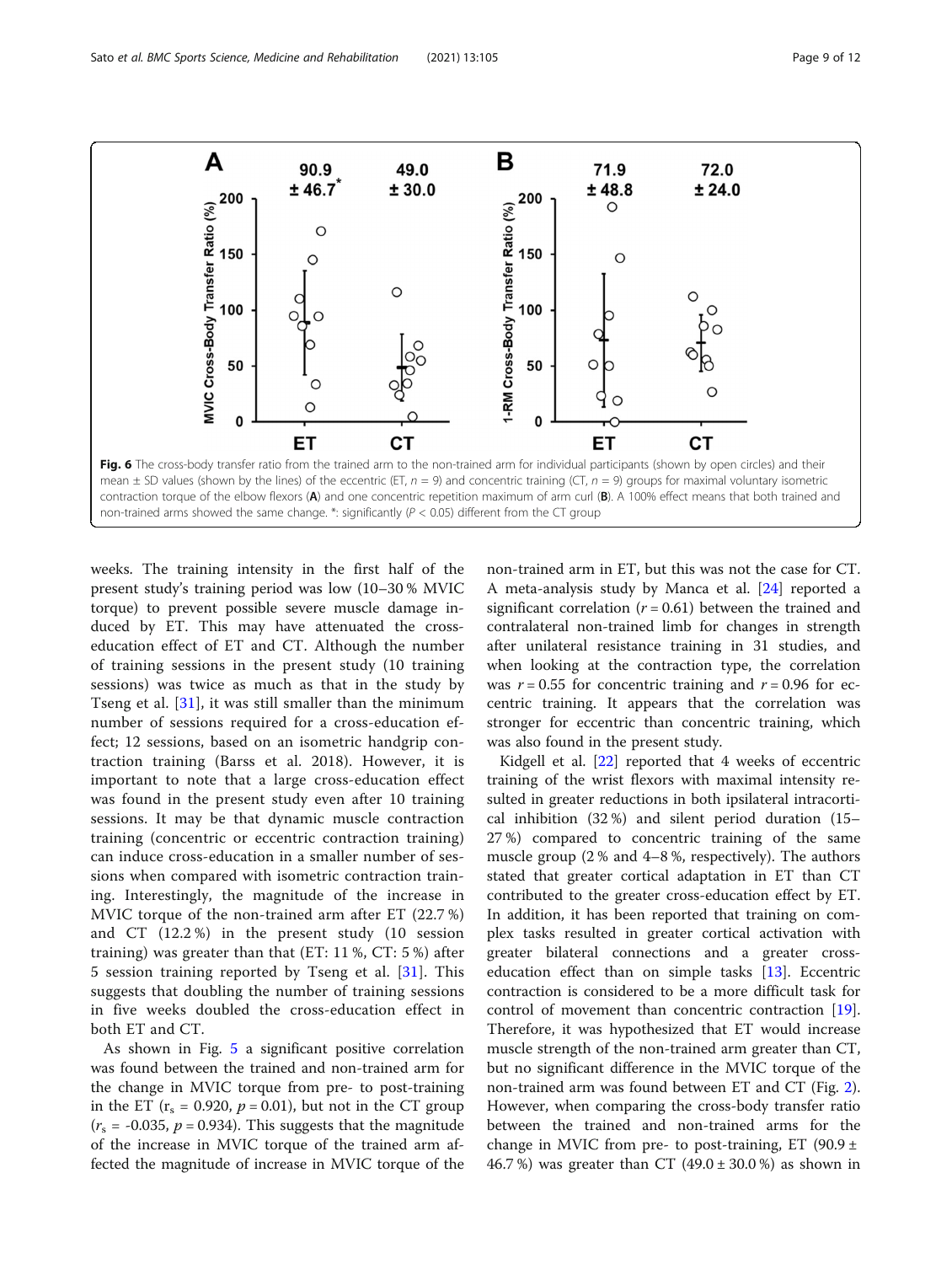Fig. [6](#page-10-0). Tseng et al. [[31\]](#page-13-0) reported that the magnitude of the cross-education effect from the trained to nontrained arm on MVIC torque was approximately 50 % in both ET and CT groups. Although the direct comparison between studies may not be valid, the crosseducation effect on MVIC torque by CT in the present study (49.0 %) was similar to that (50 %) of the finding by Tseng et al. [\[31](#page-13-0)], but the cross-body transfer ratio by ET in the present study (90.9 %) was greater than that (50 %) reported by Tseng et al. [[31](#page-13-0)]. Since the difference between the studies was the number of training sessions in 5 weeks (10 vs. 5), it is possible that more sessions in the same period (5 weeks) enhanced the cross-body transfer ratio for ET and CT as discussed above. It is interesting that ET increased MVIC torque similarly in the trained and non-trained arms. Kidgell et al. [[22\]](#page-13-0) reported that after unilateral resistance training of the wrist flexors with maximal loading three times a week for 4 weeks, the magnitude of the cross-education effect on MVC strength was 44 % after concentric training but 76 % after eccentric training. As mentioned above, the authors reported greater corticospinal adaptations in eccentric than concentric training and concluded that this was a factor in the greater cross-education effect by ET than CT. It is not known if this is also the case for the elbow flexors. Further studies are warranted to investigate cortical responses (both hemispheres) to eccentric versus concentric contractions.

The increase in 1-RM was similar between the trained and non-trained arms for both ET and CT (Fig. [3\)](#page-8-0), and the cross-body transfer ratio on 1-RM was not different between ET and CT (Fig. [6](#page-10-0)). This could be explained by the principle of training specificity  $[21]$ . The present study employed the concentric 1-RM test, which may have contributed more to the increased 1-RM in CT than ET. On the other hand, ET has been reported to significantly increase muscle strength in different contraction types in the trained and non-trained arms [\[1,](#page-13-0) [20](#page-13-0), [22](#page-13-0)]. In fact, a similar increase in 1-RM was observed in both the trained and non-trained arms after ET and CT in the present study. Therefore, it appears that unilateral ET can cause a bilateral improvement of global muscle function.

The MT in the trained arm was significantly increased by 7.1  $\pm$  6.1 % only after ET (Fig. [4](#page-8-0)). This suggests greater muscle hypertrophy after ET than CT. The effects of ET versus CT on muscle hypertrophy are controversial [\[30](#page-13-0)], but some studies have shown greater muscle hypertrophy after ET than CT  $[8, 12, 31]$  $[8, 12, 31]$  $[8, 12, 31]$  $[8, 12, 31]$  $[8, 12, 31]$  $[8, 12, 31]$ , which is in line with the finding of the present study. For example, Farthing and Chilibeck [[12\]](#page-13-0) showed 13 % increase in MT of biceps brachii plus brachialis after the fast velocity isokinetic ET but not after CT of the elbow flexors performed three times a week for 8 weeks (24 sessions in total). In the present study, the increase in MT after ET was approximately 7 % on average, which seems to be smaller than that shown in the previous study  $[12]$  $[12]$ . It seems likely that the smaller increase in MT in the present study was due to the smaller number of training sessions. Regarding the non-significant increase in MT after CT, Coratella and Schena [\[8](#page-13-0)] also showed no muscle hypertrophy after CT and traditional (concentric and eccentric) RT. It has been reported that the expression of insulin-like growth factors and mechano-growth factors is smaller after CT than ET [[18\]](#page-13-0).

This was the first study to investigate the detraining effects after ET and CT. For the trained arm, the increased MVIC torque after ET was maintained over the 5-week detraining period, but this was not the case for CT, although the magnitude of increase after 5-week training was similar between ET and CT (Fig. [2\)](#page-7-0). This was in line with the study by Coratella and Schena [\[8](#page-13-0)], showing that muscle strength was maintained during 6 weeks of detraining after ET, but not after CT and traditional (concentric and eccentric) resistance training. On the other hand, Housh et al. (1996a, b) reported that the muscle strength gained after 8 weeks of ET or CT was maintained similarly for the trained limb (ET: 100 %, CT: 93 %) after 8 weeks of detraining. However, it should be noted that Housh et al. (1996a, b) used the muscles of the lower limb that were more used in daily activities. The increased MT in the trained arm after ET returned to the baseline after detraining (Fig. [4\)](#page-8-0). Thus, the longerlasting training effect by ET than CT on MVIC torque after detraining was probably more associated with central than peripheral adaptations. It has been reported that cortical activity is greater during eccentric than concentric contractions [\[10\]](#page-13-0). Therefore, it seems possible that central neural adaptations contributed to the greater maintenance of MVIC torque in the trained arm postdetraining after ET than CT. However, in the present study, the increase in MVIC torque in the non-trained arm was not maintained after detraining, conflicting with the report by the previous study [[16\]](#page-13-0) reporting that unilateral dynamic training of the dorsi-flexors and wrist flexors performed four times a week for six weeks with 80 % MVC increased their MVC force of the nontrained limb that was maintained after six weeks of detraining. The decrease in MVIC torque of the nontrained arm by detraining in the present study in both ET and CT was probably due to the insufficient number of training sessions and training intensity, especially in the first half of the training period. It is important to note that the increased 1-RM in both the trained and non-trained arms was maintained after detraining for the ET and CT groups similarly (Fig. [3](#page-8-0)). Weir et al. (1997) reported that compared to MVIC torque, 1-RM strength was reduced less by detraining, and speculated that the smaller decrease in 1-RM strength following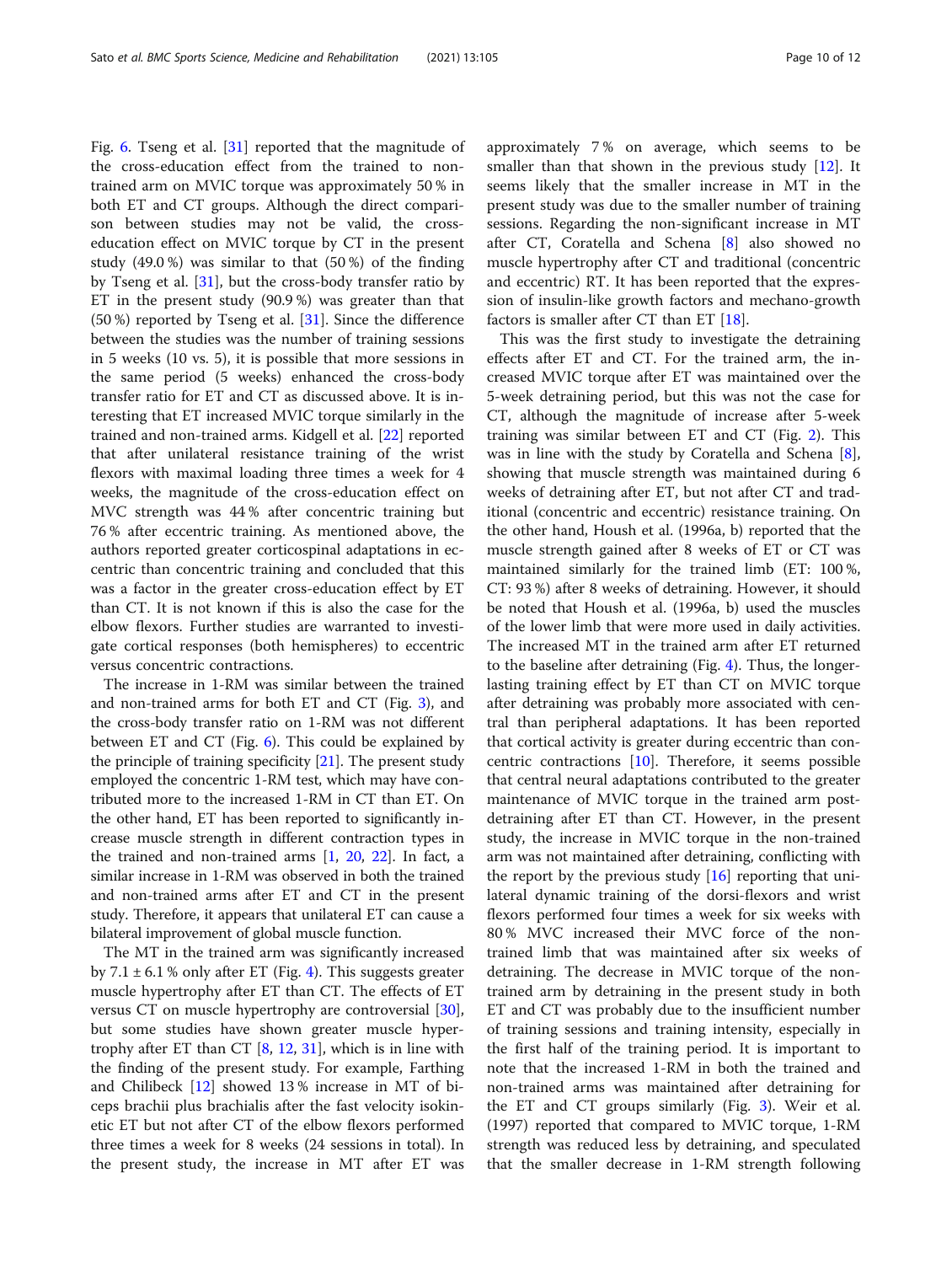detraining was likely to be associated with a longer time course for the loss of skill.

The present study has several limitations. Firstly, eccentric strength was not measured in this study. Hortobagyi et al. [\[20](#page-13-0)] reported that ET increased eccentric strength three times more than the concentric strength gain induced by CT. Therefore, it is possible that the present study underestimated the cross-education effect of ET. Secondly, since the present study was conducted on the elbow flexors of untrained young adults, it is unclear whether similar results can be obtained in older adults and patients who need rehabilitation and in the lower limb muscle groups. Thirdly, the lack of familiarization sessions and the weekly MVIC torque measurements may have contributed to the increase in MVIC torque in trained and non-trained arms of both ET and CT groups. In the control group of this study, there was no significant change in muscle strength before and after the 5-week period, and the test-retest reliability of MVIC torque, 1-RM, and MT measurements was high (CV:  $<$ 5 %, ICC:  $>$ 0.95). Thus, the same number of MVIC measures should have been included to check the changes in the measures in the control group. Fourthly, the MVIC torque measures were performed by a hand-held dynamometer, although we are confident of its reliability and validity, and muscle thickness instead of muscle cross-sectional area was used to assess muscle hypertrophy. Fifthly, surprisingly, muscle strength was increased more in the non-trained arm than in the trained arm in several subjects. In the present study, it is possible that the muscle damage and fatigue caused by ET and CT, especially in the last session, remained in the post-training measurement of the trained arm. Finally, the present study did not include any measures that would shed light on the mechanisms underpinning the changes induced by the training, such as neurological or molecular measures. Future studies are necessary to understand the physiological mechanisms of adaptation in both trained and non-trained limbs.

From a practical point of view, it is important to note that increased muscle strength, especially MVIC torque of the trained arm after ET was better maintained after detraining when compared with CT. Therefore, it may be that muscle strength gained after ET is sustained better than CT to prevent muscle weakness with detraining. This is important for rehabilitation settings for the training before operation or hospitalization. The present study and previous studies [[20,](#page-13-0) [22](#page-13-0)] showed that the cross-education effect of ET was greater than that of CT. This study showed that muscle strength of the trained limb and non-trained limb could be increased equally in unilateral ET compared to unilateral CT. Prescribing ET to patients with unilateral disorders may be effective in promoting rehabilitation.

#### **Conclusions**

The present study showed similar changes in most of the variables between ET and CT for the trained and non-trained arms, and strong cross-education effects on MVIC and 1-RM after both ET and CT, but less detraining effect on MVIC of the trained arm after ET than CT. These results did not necessarily support the hypothesis (the greater cross-education effect would be evident by ET than CT), but showed that muscle strength of the trained arm were better maintained after ET than CT in the 5-week detraining period. Further studies are warranted to investigate further the cross-education effect by ET versus CT and mechanisms underpinning the cross-education effect in training and detraining.

#### Abbreviations

CV: Coefficient variation; CT: Concentric resistance exercise training; De-Tr: Detraining; EF: Elbow flexors; ET: Eccentric resistance exercise training; ICC: Intraclass correlation coefficient; MVIC: Maximal voluntary isometric contraction; MT: Muscle thickness; POST: After training; PRE: Before training; 1-RM: One-repetition maximum

#### Acknowledgements

The authors gratefully acknowledge all participants involved in this study.

#### Authors' contributions

SS and RY contributed to study design and data collection and drafted the manuscript; RK, KY, and KY contributed to data collection and made critical revisions to the manuscript; KN contributed to study design, data analysis and make essential revisions to the manuscript; MN contributed to study design and data collection, and critical revision to the manuscript. All authors approved the final version of the manuscript and agreed to be accountable for all aspects of the work.

#### Funding

None.

#### Availability of data and materials

The data collected and analysed in the present study are not publicly available due to ethical restrictions but are available from the corresponding author upon request.

#### **Declarations**

#### Ethics approval and consent to participate

Research involving human participants. All the procedures performed in the studies involving human participants were BMC Sports Science, Medicine and Rehabilitation in accordance with the ethical standards of the institutional and/or national research committee and with the 1964 Helsinki declaration and its later amendments or comparable ethical standards. This study was approved by the Ethics Committee of Niigata University of Health and Welfare (#18305). All participants gave written informed consent before entering into the study.

#### Consent for publication

Written informed consent was obtained from the participants for publication of their individual details.

#### Competing interests

None.

#### Author details

<sup>1</sup>Institute for Human Movement and Medical Sciences, Niigata University of Health and Welfare, 1398 Shimami-cho, Kita-ku, Niigata 950-3198 Niigata, Japan. <sup>2</sup>Department of Physical Therapy, Niigata University of Health and